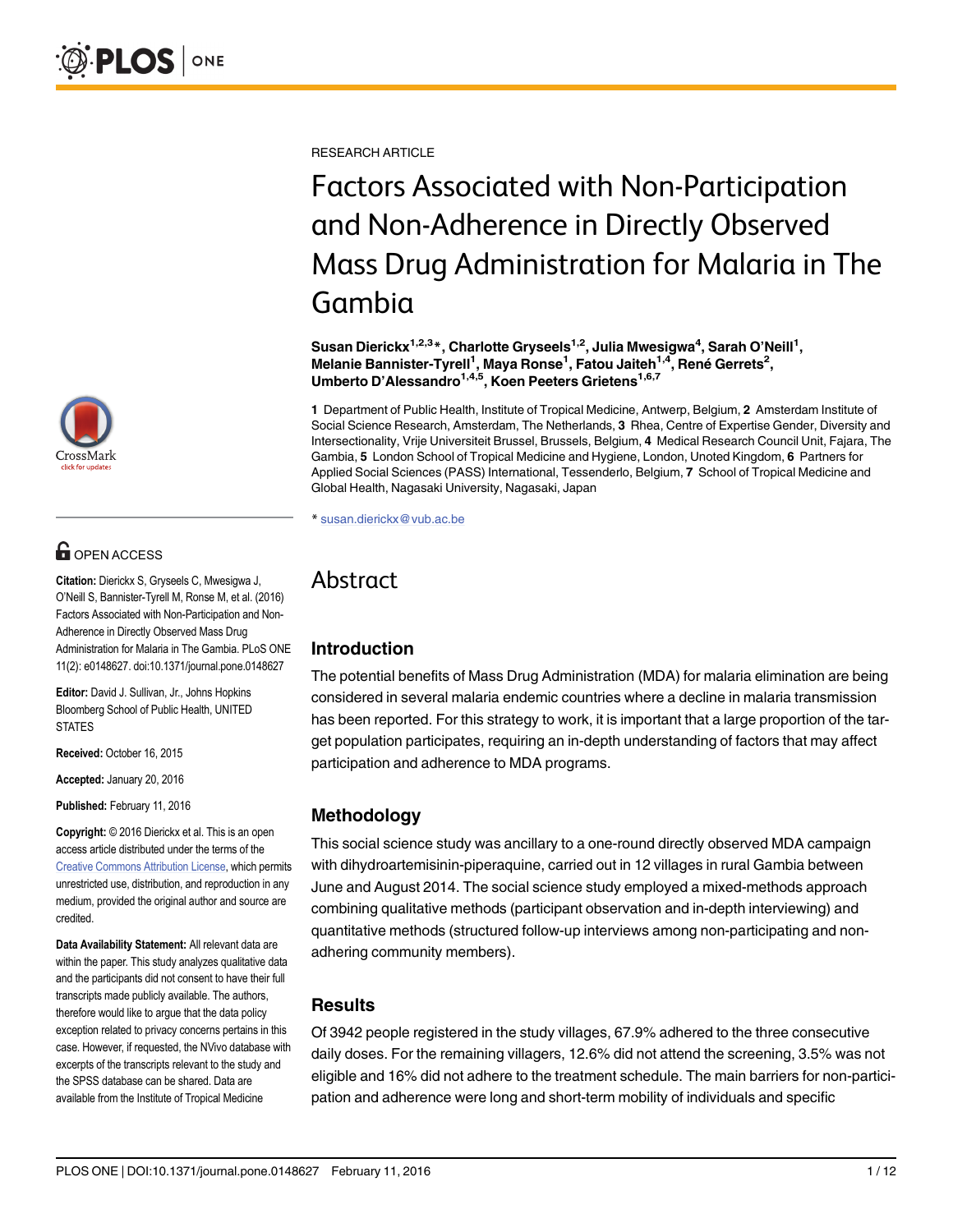<span id="page-1-0"></span>

(Belgium), researchers may contact Jef Verellen (jverellen@itg.be).

Funding: This award is jointly funded by the UK Medical Research Council (MRC) and the UK Department for International Development (DFID) under the MRC/DFID Concordat agreement and is also part of the EDCTP2 programme supported by the European Union.

Competing Interests: The authors have declared that no competing interests exist.

#### subgroups, perceived adverse drug reactions and rumors, inconveniences related to the logistics of MDA (e.g. waiting times) and the perceived lack of information about MDA.

#### Conclusion

While, there was no fundamental resistance from the target communities, adherence was 67.9%. This shows the necessity of understanding local perceptions and barriers to increase its effectiveness. Moreover, certain of the constraining factors were socio-spatially clustered which might prove problematic since focal areas of residual malaria transmission may remain allowing malaria to spread to adjacent areas where transmission had been temporarily interrupted.

## Introduction

Approximately one-third of malaria endemic countries are pursuing strategies to achieve malaria elimination  $[1-3]$  $[1-3]$  $[1-3]$  $[1-3]$  $[1-3]$ . However, attaining such an ambitious goal may not be feasible with standard control strategies, e.g. Long-Lasting Insecticidal Nets (LLIN), Indoor Residual Spraying (IRS) or larval source management  $[2,4]$  $[2,4]$  $[2,4]$  $[2,4]$  $[2,4]$ . Moreover, in low endemic countries and seasonal malaria settings, a large proportion of Plasmodium falciparum infections are carried asymptomatically and in low densities. Asymptomatic infected individuals, mostly undetectable by microscopy or rapid diagnostic tests (RDT), can maintain transmission, particularly where malaria transmission is low  $[1,5]$  $[1,5]$ . Mass drug administration (MDA), treating all individuals regardless of their infection status, addresses this problem  $[1,5,6]$  $[1,5,6]$ . In addition, where malaria transmission is seasonal, it is started every year by asymptomatically infected individuals who in turn infect the vectors. By clearing such infections, MDA has the potential of preventing the yearly malaria peak  $[1,2,6,7]$  $[1,2,6,7]$  $[1,2,6,7]$  $[1,2,6,7]$  $[1,2,6,7]$  $[1,2,6,7]$  $[1,2,6,7]$  $[1,2,6,7]$  $[1,2,6,7]$ , which could have a greater impact than just treating malaria patients attending health facilities [[1](#page-10-0),[6](#page-10-0),[8](#page-10-0)]. Furthermore, as malaria risk is heterogeneous, resulting in pockets of transmission [ $9$ ], MDA could be used to target these "hotspots" [ $10$ ]. MDA is currently the control or elimination strategy for other neglected tropical diseases (e.g. lymphatic filariasis, schistosomiasis, and onchocerciasis), despite controversy surrounding the effectiveness and acceptability of such a strategy  $[1,2,7,11-16]$  $[1,2,7,11-16]$  $[1,2,7,11-16]$  $[1,2,7,11-16]$ .

The effectiveness of MDA for malaria control or elimination, may be compromised by the difficulty of achieving sufficient coverage either due to refusals or by poor treatment adherence [\[1,5,6,8](#page-10-0)]. There are few reports and studies on factors influencing the participation in, and adherence to, MDA campaigns targeting malaria  $[17]$  $[17]$  $[17]$ . The aim of this study was to explore the motivations and circumstances for non-uptake and non-adherence of MDA with dihydroartemisinin-piperaquine (DHAPQ) (Eurartesim<sup>®</sup>) in rural Gambia.

#### Methods

#### Study site and population

The anthropological study was ancillary to a study looking at the dynamics of malaria transmission and at factors determining its heterogeneity (referred to hereafter as the 'Malaria Transmission Dynamics study'). Twelve rural villages located in five regions of The Gambia, namely West Coast River, North Bank, Lower River, Central River and Upper River Regions (North Bank and South Bank), were included in the MDA campaign and provided the study setting for the anthropological study. The selection of the study villages for the MDA campaign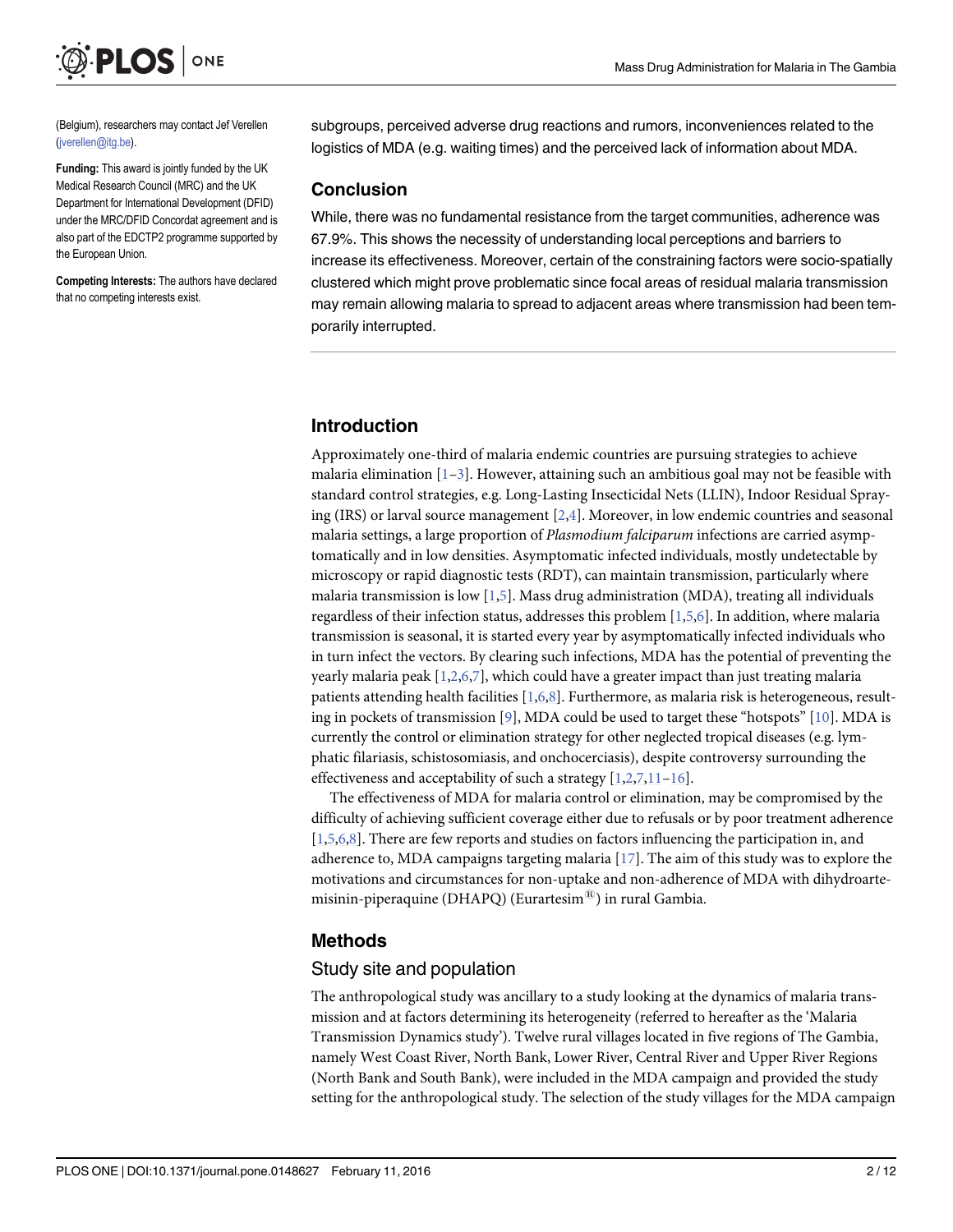<span id="page-2-0"></span>is described in Mwesigwa et al. [[18](#page-11-0)]. It can be summarized as follows: it is based on a nationwide school survey and a follow-up malariametric survey in six villages surrounding the school with highest seroprevalence of anti-malarial antibodies in each region. In 2013, the village with the lowest and highest surrounding prevalence for each region were selected to be part of the Malaria Transmission Dynamics study.

As part of this study inhabitants were actively followed up by monthly bleedings during the rainy season carried out by fieldworkers and passive case detection at local health facilities. The MRCG fieldworkers collected a blood sample for the detection of malaria infections by PCR, and in case of symptomatic individuals a rapid diagnostic test (RDT) for the immediate detection of a malaria infection was performed.

Malaria transmission in The Gambia is highly seasonal (August to December) [\[9](#page-10-0)[,19\]](#page-11-0). The total population of the study villages was about 4,500 people, mainly Mandinka, Serahule, Wolof and Fula, with the large majority being Muslim and practicing subsistence farming. Remittances from family members living in Europe and America contributed to the livelihoods of some families. Villages comprised compounds containing several households related by kinship.

#### The implementation of MDA in the study setting

One round of directly observed MDA with DHAPQ (Eurartesim<sup>®</sup>)—a drugs with a prophylactic functioning—was carried out from June to August 2014, before the beginning of the malaria transmission season. It was preceded by sensitization meetings to inform the communities of the MDA intervention and personal written consent. All DHAPQ doses were directly observed for the three-day treatment by a team of nurses and fieldworkers from the Medical Research Council Unit, The Gambia (MRCG), assisted by local village health workers (VHW) and community volunteers. Individuals with confirmed positive RDT, documented cardiac or renal pathological conditions, pregnant women (all women  $\geq$ 15 years old were systematically screened with a urine pregnancy test), infants  $<$  5 kg, and adults  $>$  75 years old were excluded from the MDA. Participants with uncomplicated malaria and pregnant women were referred to the government health facilities for the appropriate treatment; underweight children and people > 75 years did not receive an alternative drug. This was the first MDA carried out in these study villages.

#### Study design

A mixed-methods design was used for the social science study.

During the first phase, qualitative data were collected for independent analysis and to prepare the quantitative strand. During the first qualitative strand, ethnographic research was conducted in all study villages, with focused fieldwork during the MDA in two pairs of adjacent villages (Njayel and Madina Samako in the Upper River Region south bank; Sare Wuro and Gunjur Koto in the Upper River Region north bank). These two pairs of villages were theoretically selected to be observed during MDA, based on expected (i) lower participation/adherence to the treatment and (ii) higher human mobility. Literature indicated the importance of these variables for the success of MDA, and previous qualitative research by the researchers had shown the presence of these factors in the four selected villages.

During the second strand of research, quantitative data were collected to confirm and quantify results from the qualitative component. The quantitative phase was initiated when the list documenting MDA uptake became available. Quantitative data were systematically collected by administering a questionnaire among non-participating (did not take any medication) or non-adhering (did not take all 3 doses) individuals in all twelve villages.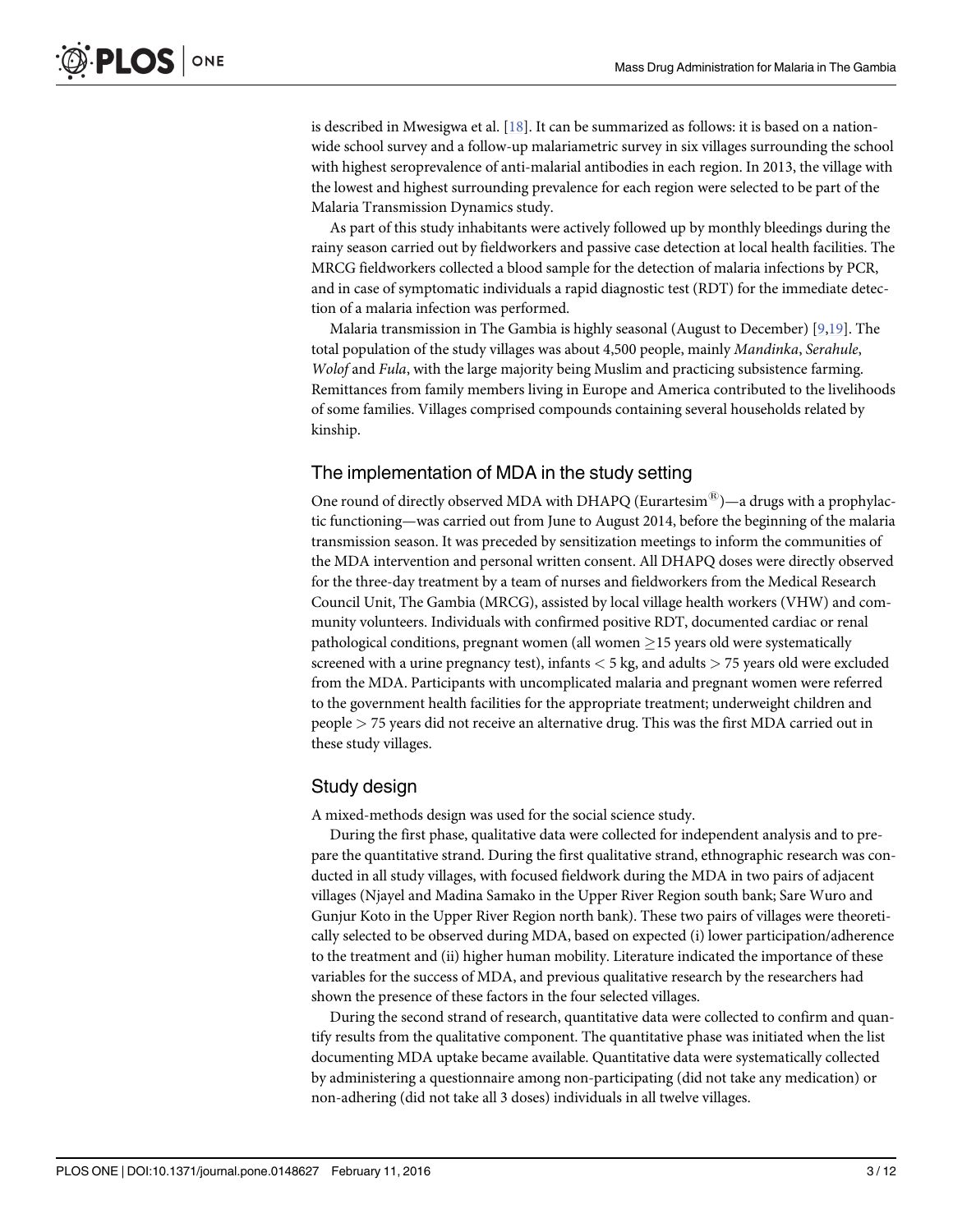### <span id="page-3-0"></span>Qualitative data

Data collection. Participant observation consisted of participating in everyday activities in the communities and observing the sensitization and drug distribution during MDA. Reiterated informal conversations with MRCG fieldworkers and community members, regardless of their decision to participate, were carried out, leading to an in-depth understanding of more sensitive topics such as social relationships and trust in MDA and the MRCG.

Interviews with community members were recorded and fully transcribed. These interviews were carried out before, during and directly after MDA. When not possible and/or inappropriate given the sensitive nature of the topic discussed, the conversation was not recorded immediately but its content was written down immediately after the interview. Interviews were mostly carried out in the local languages, namely Madinka, Fula and Serahule. The question guide focused on factors influencing MDA such as the informed consent procedures, mobility, adverse drug reactions and perceptions of the trial.

Sampling. Following the principle of gradual selection, informants were theoretically selected (in accordance with emerging results/theory) and categorized in relation to relevant criteria (e.g. gender, age, socio-economic status, decision to participate and adhere). In addition, "snowball" sampling techniques—sampling using participants to identify additional respondents—were used in order to increase confidentiality with respondents and consequent reliability of the data [\[20\]](#page-11-0).

Data analysis. In accordance with the research strategy, data analysis was a flexible and iterative process. Preliminary data from the observations, informal conversations and interviews were collected and analyzed to inform the interview guide; in-depth interviews were then conducted to confirm or refute temporary results until saturation was reached. Interviews were systemized and analyzed with NVivo 10 Qualitative Analysis Software (QSR International Pty Ltd. Cardigan UK).

#### Quantitative data

Data collection. Following the MDA, a questionnaire was administered to adults who did not participate (did not go for screening) or did not complete the treatment (intake of 1 or 2 doses), focusing on potential barriers for participation and adherence. The questionnaire consisted of a combination of open- and closed-ended questions.

Sampling. The sampling frame consisted of adult community members who did not participate or adhere to the MDA as recorded by in the MDA trial registration list. People who were not allowed to participate due to the MDA exclusion criteria were not included. Preliminary data of the MDA trial registration list showed that 63.7% of the people who did not take the medication or did not adhere were minors, and 36.3% were adults. Every 4<sup>th</sup> adult person on the list was selected, and respondents were re-visited 3 times before exclusion from the quantitative study. Seventy-four adults from all villages were systematically selected from the trial registration list that documented non-participation/non-adherence.

Data analysis. Quantitative data were double entered in Microsoft Excel and cleaned and analyzed in SPSS (IBM SPSS Statistics 22). Frequency tables and cross-tables for the main outcome variables were produced.

#### Ethical clearance

The Malaria Transmission Dynamics study, including MDA, received ethical approval by the MRC Scientific Coordinating Committee and The Gambia Government/MRC joint Ethics Committee (SCC number 1318). The social science study was approved by the MRC Scientific Coordinating Committee and The Gambia Government/MRC joint Ethics Committee (SCC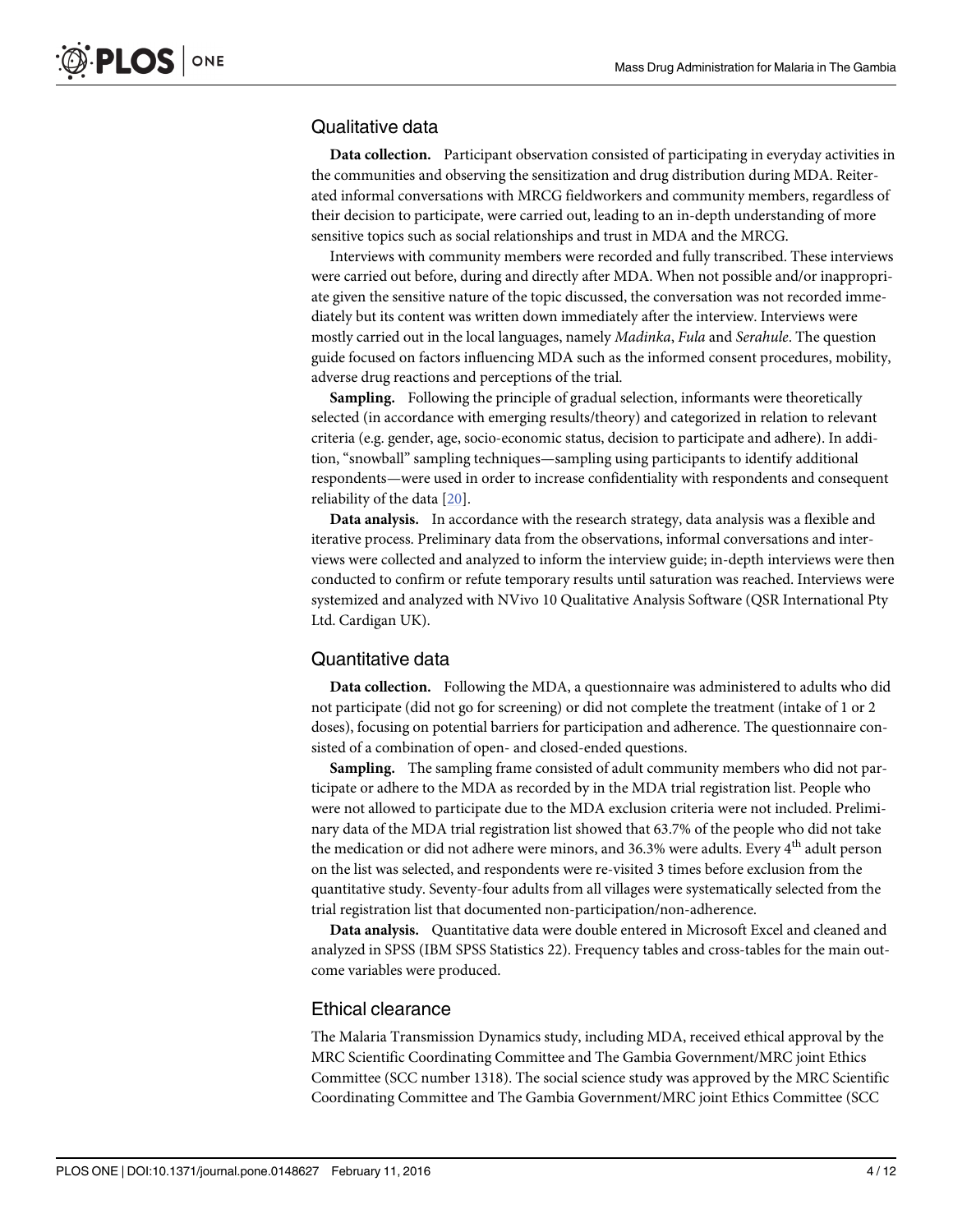<span id="page-4-0"></span>number 1319) and by the Institutional Review Board of the Institute of Tropical Medicine, Antwerp, Belgium. The interviewers followed the Code of Ethics of the American Anthropological Association (AAA). People were informed about the social science research in community sensitization meetings preparing the overall Malaria Transmission Dynamics study. Before participating in the social science research, respondents were informed about project goals, the topic and type of questions as well as their right to decline participation or to interrupt the conversation at any time. Anonymity was guaranteed and confidentiality of interviewees assured by assigning a unique code number to each informant. Verbal instead of written consent was preferred as requesting the subject's signature could have been a potential reason for mistrust.

## **Results**

#### Participation and adherence to MDA

Among the 3942 people (including children, adults and elders) registered in the study villages, 87.4% (3445/3942) participated (agreed to be screened) and 67.9% (2675/3942) adhered to the three consecutive doses (Table 1).

Among the 3445 people screened for the MDA, 96% (3306/3445) was eligible to participate [4% was not eligible (139/3445)]. 77.7% (2675/3445) adhered to the three consecutive DHPAQ doses while [18.3% (631/3445) did not (intake of 1 or 2 doses)] (Table 2).

A total of 74 adult individuals were included in the quantitative study, 49 of them had refused the MDA and 25 had not completed the 3-day treatment [\(Table 3](#page-5-0)). The large majority of them were of *Fula* ethnicity (60.6%) and women (56.8%) were slightly more represented [\(Table 4](#page-5-0)).

## Reasons for non-participation or adherence

The main barriers for non-participation and non-adherence were long and short-term mobility of individuals and specific subgroups, perceived adverse drug reactions and related rumors, inconveniences related to the logistics of MDA (e.g. waiting times) and the perceived lack of information about MDA (Tables [5](#page-5-0) and [6\)](#page-6-0).

|  |  | Table 1. Participation and adherence to MDA among study population ( $N = 3942$ ). |
|--|--|------------------------------------------------------------------------------------|
|--|--|------------------------------------------------------------------------------------|

|                                                    | n    | %    |
|----------------------------------------------------|------|------|
| Did not want to participate (not screened for MDA) | 497  | 12.6 |
| Did want to participate (screened for MDA)         | 3445 | 87.4 |
| - Intake of 1 dose                                 | 189  | 4.8  |
| - Intake of 2 doses                                | 442  | 11.2 |
| - Intake of 3 doses                                | 2675 | 67.9 |
| - Not eligible                                     | 139  | 3.5  |

doi:10.1371/journal.pone.0148627.t001

#### Table 2. Adherence to MDA among people screened (N = 3445).

|                     | n    | %    |
|---------------------|------|------|
| - Intake of 1 dose  | 189  | 5.5  |
| - Intake of 2 doses | 442  | 12.8 |
| - Intake of 3 doses | 2675 | 77.7 |
| - Not eligible      | 139  | 4.0  |

doi:10.1371/journal.pone.0148627.t002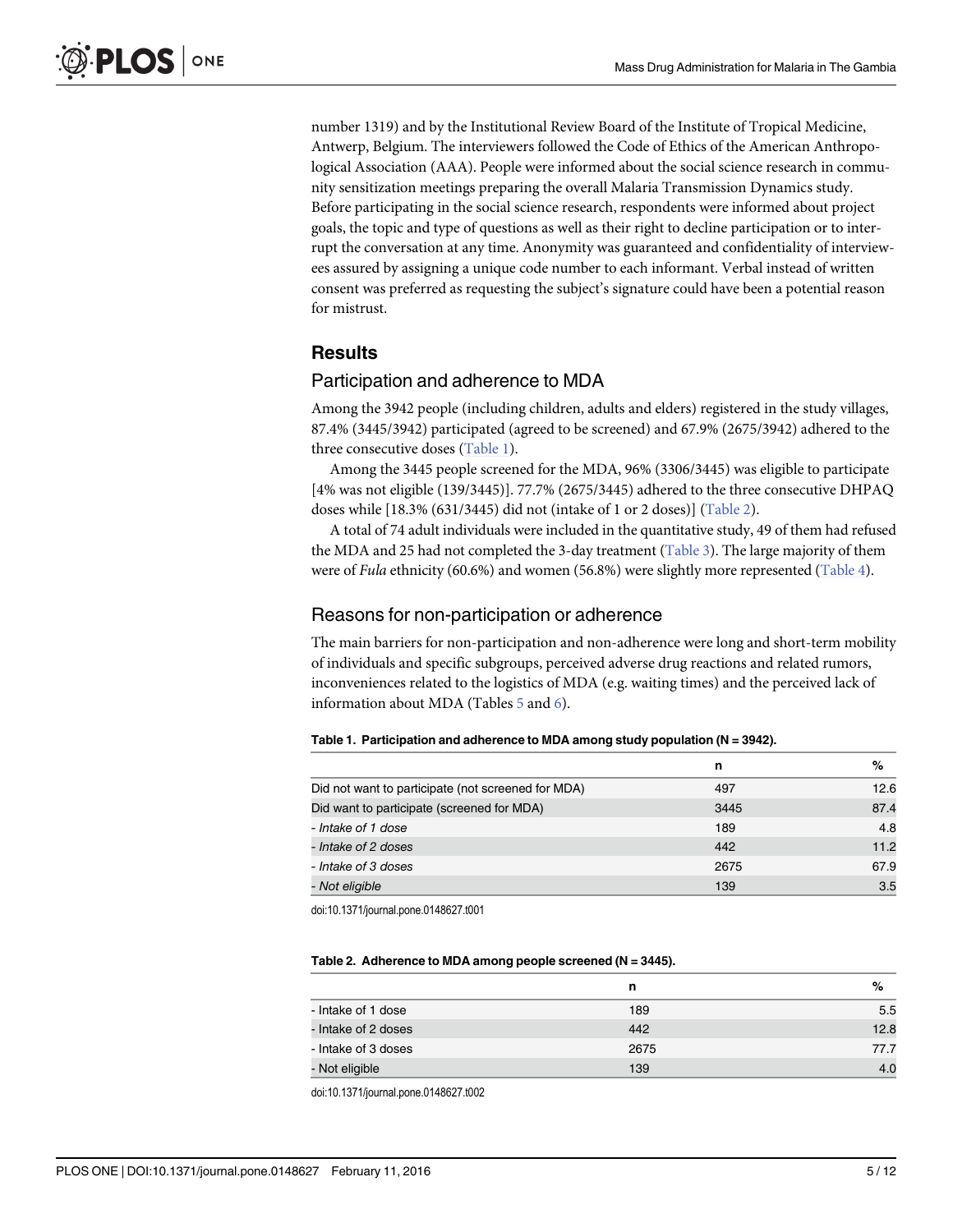|                   | n  | %    |
|-------------------|----|------|
| Intake of 0 doses | 49 | 66.2 |
| Intake of 1 dose  | 12 | 16.2 |
| Intake of 2 doses | 13 | 17.6 |

#### <span id="page-5-0"></span>[Table 3.](#page-4-0) Participation and adherence to MDA among study participants quantitative strand (N = 74).

doi:10.1371/journal.pone.0148627.t003

|                     | n              | %    |
|---------------------|----------------|------|
| Gender              |                |      |
| Male                | 32             | 45.9 |
| Female              | 42             | 56.8 |
| <b>Ethnicity</b>    |                |      |
| Fula                | 45             | 60.6 |
| <b>Madinka</b>      | 8              | 10.8 |
| Jola                | 5              | 6.8  |
| Tilibonka           | $\overline{4}$ | 5.4  |
| Serahule            | 3              | 4.1  |
| Other ethnic groups | 5              | 8.2  |
| Missing information | 3              | 4.1  |

## [Table 4.](#page-4-0) Socio-demographic characteristics of study participants quantitative strand ( $N = 74$ ).

doi:10.1371/journal.pone.0148627.t004

#### **Mobility**

The most common reason for non-participation was human mobility  $(32.9\%)$  (Table 5). Among non-adherent respondents this was the second major barrier for full participation (20%) ( $Table 6$ ). Mobility was understood as long term, seasonal or routine human population movements over considerable distance between and within countries, hence it does not include people working on the farms or staying at schools who could have reached the MDA distribution point. The qualitative study indicated that different mobility patterns influenced MDA in distinct ways. Potential participants were (i) absent during the MDA; (ii) not documented in the baseline census and consequently not actively identified during the MDA; (iii) absent during community sensitization meetings; and, (iv) temporarily not residing in the villages. Specific mobility patterns were: (i) cross-border movements between The Gambia and Senegal, such as

#### [Table 5.](#page-4-0) Reasons for non-participation in MDA (multiple answers possible) ( $N = 49$ ).

|                                       | n  | %    |
|---------------------------------------|----|------|
| Mobility                              | 23 | 32.9 |
| Perceived side effects                | 8  | 11.4 |
| Lack of trust                         | 13 | 18.6 |
| <b>Waiting time</b>                   | 13 | 18.6 |
| Drug characteristics                  | 2  | 2.9  |
| Public pregnancy test                 | 2  | 2.9  |
| Misunderstanding MDA                  | 5  | 7.1  |
| Compound/Household head did not allow | 3  | 4.2  |
| Missing information                   | 1  | 1.4  |
| <b>Total answers</b>                  | 70 | 100  |

doi:10.1371/journal.pone.0148627.t005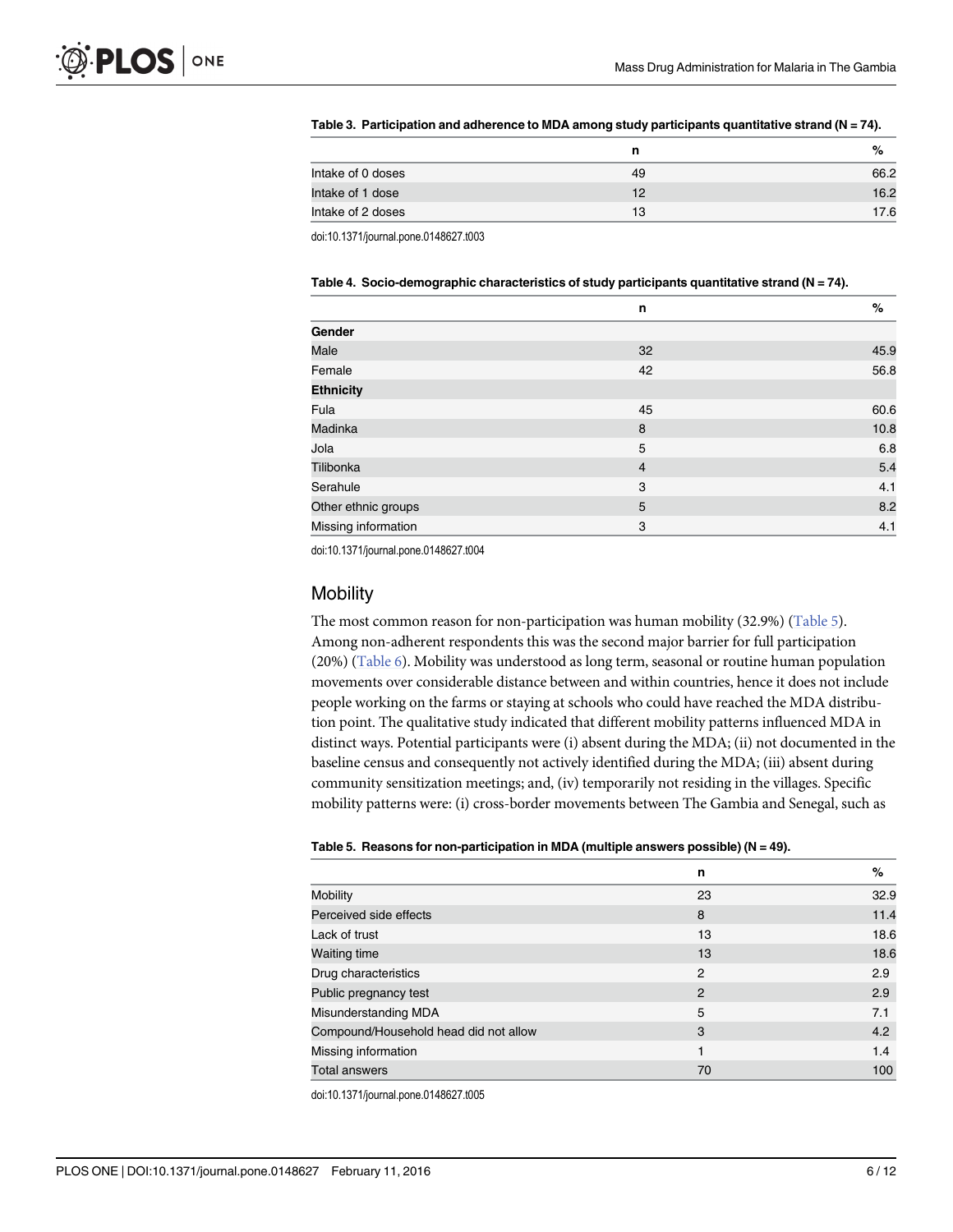|                                       | n              | %    |
|---------------------------------------|----------------|------|
| Mobility                              | 7              | 20   |
| Perceived side effects                | 15             | 42.8 |
| <b>Waiting time</b>                   | $\overline{4}$ | 11.4 |
| Drug characteristics                  |                | 2.9  |
| Public pregnancy test                 | 2              | 5.7  |
| Misunderstanding MDA                  | $\overline{4}$ | 11.4 |
| Compound/Household head did not allow |                | 2.9  |
| Missing information                   |                | 2.9  |
| <b>Total answers</b>                  | 35             | 100  |

#### <span id="page-6-0"></span>[Table 6.](#page-4-0) Reasons non-adherence to MDA (multiple answers possible) ( $N = 25$ ).

doi:10.1371/journal.pone.0148627.t006

people working or studying in Senegal, but frequently returning to their home village in The Gambia, or Senegalese citizens migrating temporarily to work on farms in The Gambia during the rainy season; (ii) rural to urban movements for temporary and permanent work and health care, particularly along the Gambian coast; (iii) rural to rural movements, such as men looking for job opportunities in the agricultural sector just before and during the rainy season; and, (iv) cattle herding, especially among male Fula herders in search of grazing land for their cattle.

#### Perceived side effects

While fear of perceived side effects was a factor influencing initial participation (11.4%) [\(Table 5\)](#page-5-0), it was the most important barrier for non-adherence (42.8%) (Table 6). The most commonly reported perceived side effects were fever, stomach pain, skin rashes, diarrhea, dizziness, fatigue (or general malaise) and vomiting. Some people interpreted these as normal effects of antimalarials, demonstrating DHAPQ 'worked'. Coping mechanisms for perceived minor side effects included taking the medicine during the evening so symptoms would appear during sleep or simply stopping the treatment.

'When I took the drugs it affects me a lot because when I am in bed it seems like the bed is moving. It caused certain things that also my mother had never experienced before. And I had headache, vomiting and high temperature. It took me two days to recover, I did not go out so due to that, I took the drug once.'

(Housewife, Njayel)

As the MDA was conducted at the beginning of the rainy season during intense agricultural activity, the perceived side effects would also lead to non-adherence as people feared it prevented them from working in the fields.

Respondents rarely mentioned serious side effects, e.g. extreme tiredness, loss of consciousness and 'talking nonsense' (hallucinations), as reaction to MDA. When people did mention serious side effects, qualitative data showed that participants and their family members stopped taking the required doses. People experiencing side effects did not always contact the MRCG nurses for medical care.

#### **Trust**

For 18.6% of non-participating respondents, the lack of trust in the MDA campaign was a barrier for participation ([Table 5](#page-5-0)). Interestingly, it does not show in the quantitative data about the non-adherent populations. Nevertheless, qualitative data indicates that upcoming rumors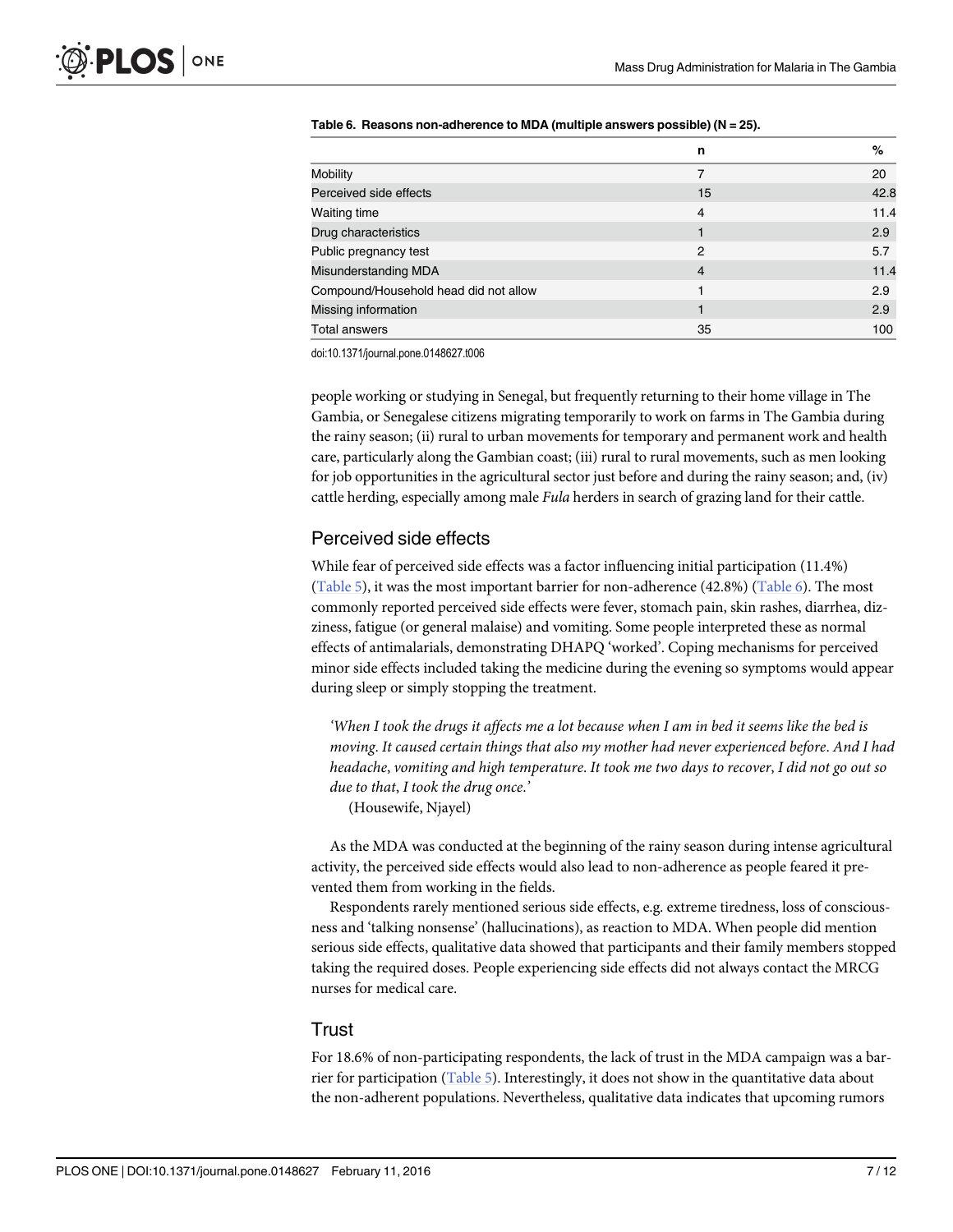<span id="page-7-0"></span>regarding the side effects had an effect on people's adherence. Qualitative data showed that fears about the side effects turned into rumors regarding the safety of the drug affecting the uptake of MDA in some compounds in certain villages. Examples of elements that fueled fears were rumors that the drug was still in trial; the MDA team did not take the drugs themselves, and the requirement to sign or thumb print the informed consent sheet which was perceived not to safeguard people's interests but to assure that the MRCG could not be held responsible in case of serious adverse events.

'The only skepticism that I have is that you want to give me medication and you want me to sign. In case I do sign for it and a very bad adverse reaction happens to me, how can I manage that because I have already accepted taking the pills?' (Male farmer, Bessi)

Some people were distrustful about the intentions of the MRCG because they feared the recurrent blood sampling required for the main Malaria Transmission Dynamics study (once per month during the previous 6 months of the rainy season). Previous frictions and political disputes among different compounds within the village would exacerbate discussions around the safety of the drug. Few female respondents reported they were not able to participate  $(4.2%)$  ([Table 5](#page-5-0)) or adhere (5.7%) [\(Table 6\)](#page-6-0) because their compound head or husband did not allow them. Qualitative research showed that the disapproval of the compound head or husband was also a constraining factor for children and adolescents. This disapproval was usually due to pre-existing disagreements with the MDA team or a general distrust towards to the MRCG. Nevertheless, most community members trusted the MRCG MDA fieldworkers as they had resided and provided free health care in the study villages during the previous malaria season.

#### Inconveniences related to MDA procedures

For 18.6% of respondents, waiting time was a barrier for participation ([Table 5](#page-5-0)); and for 11.4% of the respondents it influenced their decision to not complete the medication [\(Table 6](#page-6-0)). Observations revealed that the procedure of consenting, having their body weight and temperature measured, and, when relevant, a pregnancy test and a RDT performed before receiving the first drug dose, resulted in long waiting times, and in some villages to discussions about who should receive the drugs first: whether it should be children who had to go to school or men herding their cattle or farming the land. In addition, because treatment had to be taken on an empty stomach, some individuals were asked to return home and come back later, regardless of the time they had been waiting. MDA participants, especially children, complained about the size and the bitter taste of DHAPQ tablets which made it difficult to swallow, and consequently failed to participate or adhere (Tables [5](#page-5-0) and [6\)](#page-6-0).

Finally, qualitative data showed that most pregnant women did not come for screening. In The Gambia, women intentionally conceal their pregnancies in order to avoid gossip and evil spirits. In particular, pregnant adolescents, unmarried women and older women, who feel shameful of their pregnancies due to their social position, would prefer not to participate. Despite the assurance that pregnancy testing was carried out privately, some women preferred not to go or to disrupt their screening ([Table 5](#page-5-0)).

## Misunderstanding MDA

The large majority of non-participating (36.7%) ([Table 7\)](#page-8-0) and non-adhering individuals (52%) [\(Table 8\)](#page-8-0) thought the MDA aimed at preventing malaria (Tables  $\frac{5}{2}$  $\frac{5}{2}$  $\frac{5}{2}$  and  $\frac{6}{2}$  $\frac{6}{2}$  $\frac{6}{2}$ ). Certain respondents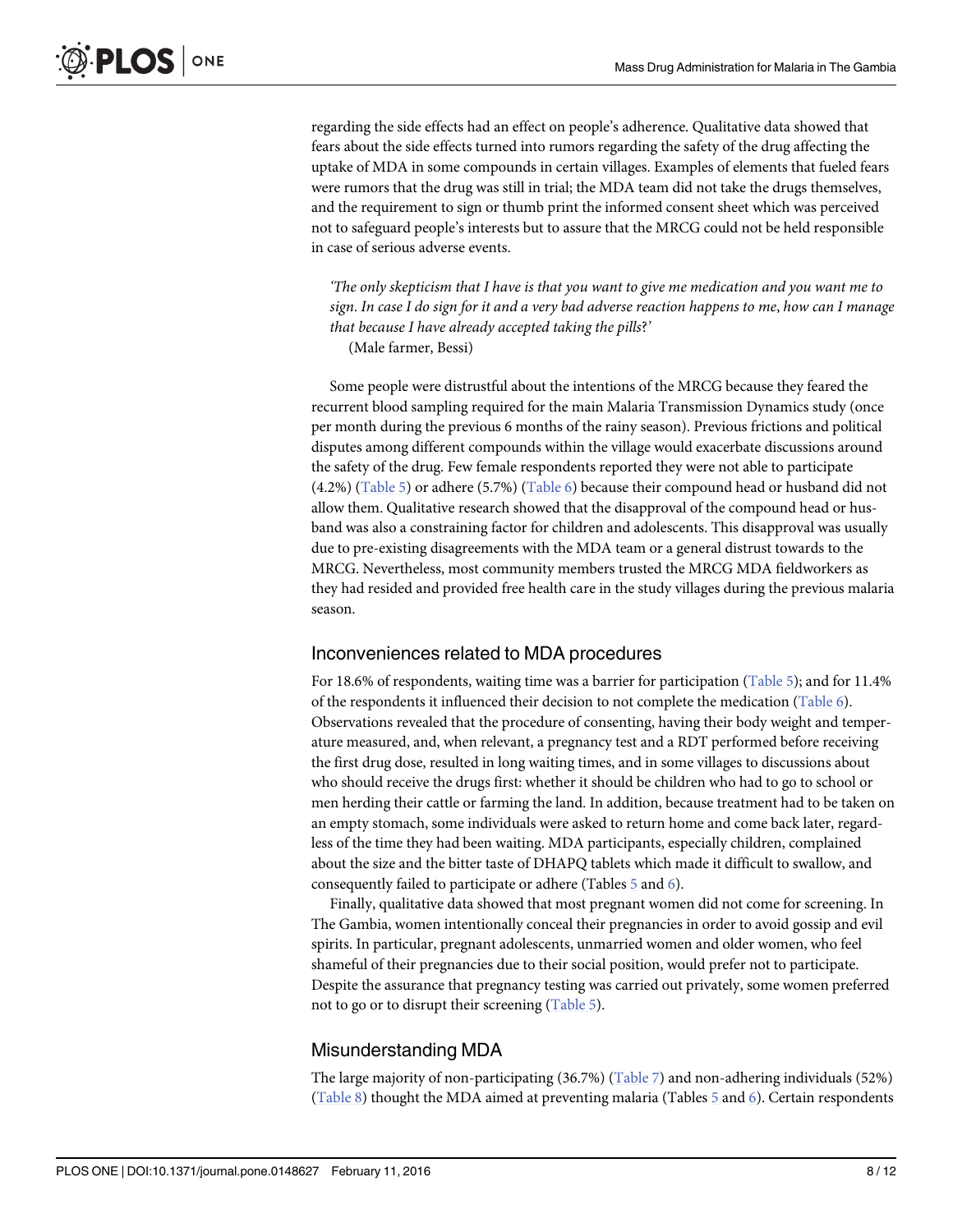|                        | n  | %    |
|------------------------|----|------|
| <b>Objective MDA</b>   |    |      |
| Improve health         | 11 | 22.5 |
| <b>Treat sickness</b>  |    | 2    |
| Prevention of sickness | 8  | 16.3 |
| Prevention of malaria  | 18 | 36.7 |
| Treat malaria          | 4  | 8.2  |
| don't know             |    | 14.3 |

<span id="page-8-0"></span>[Table 7.](#page-7-0) Knowledge about objective MDA of non-participants MDA (N = 49).

doi:10.1371/journal.pone.0148627.t007

mentioned during the interview that MDA aimed at curing or preventing diseases such as tuberculosis, asthma, heart disease, hypertension and general health problems. Other people stated they did not know they were eligible to participate.

#### **Discussion**

While several studies have looked into community factors relating to MDA for neglected tropical diseases [\[12,14,15\]](#page-10-0), less is known about the potential barriers at community level for MDA with the objective of interrupting malaria transmission [\[7\]](#page-10-0). With a growing interest in MDA for malaria in elimination settings, there is the need to understand factors that affect the different implementation stages: screening, participation and adherence. Within the Malaria Transmission Dynamics study, MDA reached 67.9% of the study population after accounting for people who did not go for screening, were not eligible and those that did not adhere [\(Table 1\)](#page-4-0).

This research shows that a single way of implementing MDA has variable results in different communities. As Krentel & Augner [[14\]](#page-10-0) discussed previously on lymphatic filariasis elimination, willingness to participate and to adhere to different drug doses is a highly situational decision. It is influenced by the interaction of demographic features, local health perceptions, the organization of MDA and other contextual factors. While some of these elements are health related (local health perceptions, fears surrounding pregnancy and drug characteristics), other factors are not. Non-health related factors seemed to be more prevalent and important for decision-making in the Gambian context and included mobility, trust and rumors, trial logistical factors, misunderstandings about MDA and the influence of the compound head/husband on the decision-making process.

The implicit assumption in many interventions is that rural villages are static entities, and as such mobile people and groups are often excluded from health interventions, explicitly because they do not conform to inclusion criteria (living permanently in a village) or implicitly because they are not present during the intervention. The exclusion of these mobile people and groups in MDA is problematic since they constitute a potential source of infection [[21](#page-11-0),[22](#page-11-0)].

| Table 8. Knowledge about objective MDA of non-adherents to MDA (N = 25). |  |
|--------------------------------------------------------------------------|--|
|--------------------------------------------------------------------------|--|

| <b>Objective MDA</b>   | n  | %  |
|------------------------|----|----|
| Improve health         | 2  | 8  |
| Prevention of sickness | 8  | 32 |
| Prevention of malaria  | 13 | 52 |
| <b>Treat malaria</b>   |    |    |
| I don't know           |    |    |

doi:10.1371/journal.pone.0148627.t008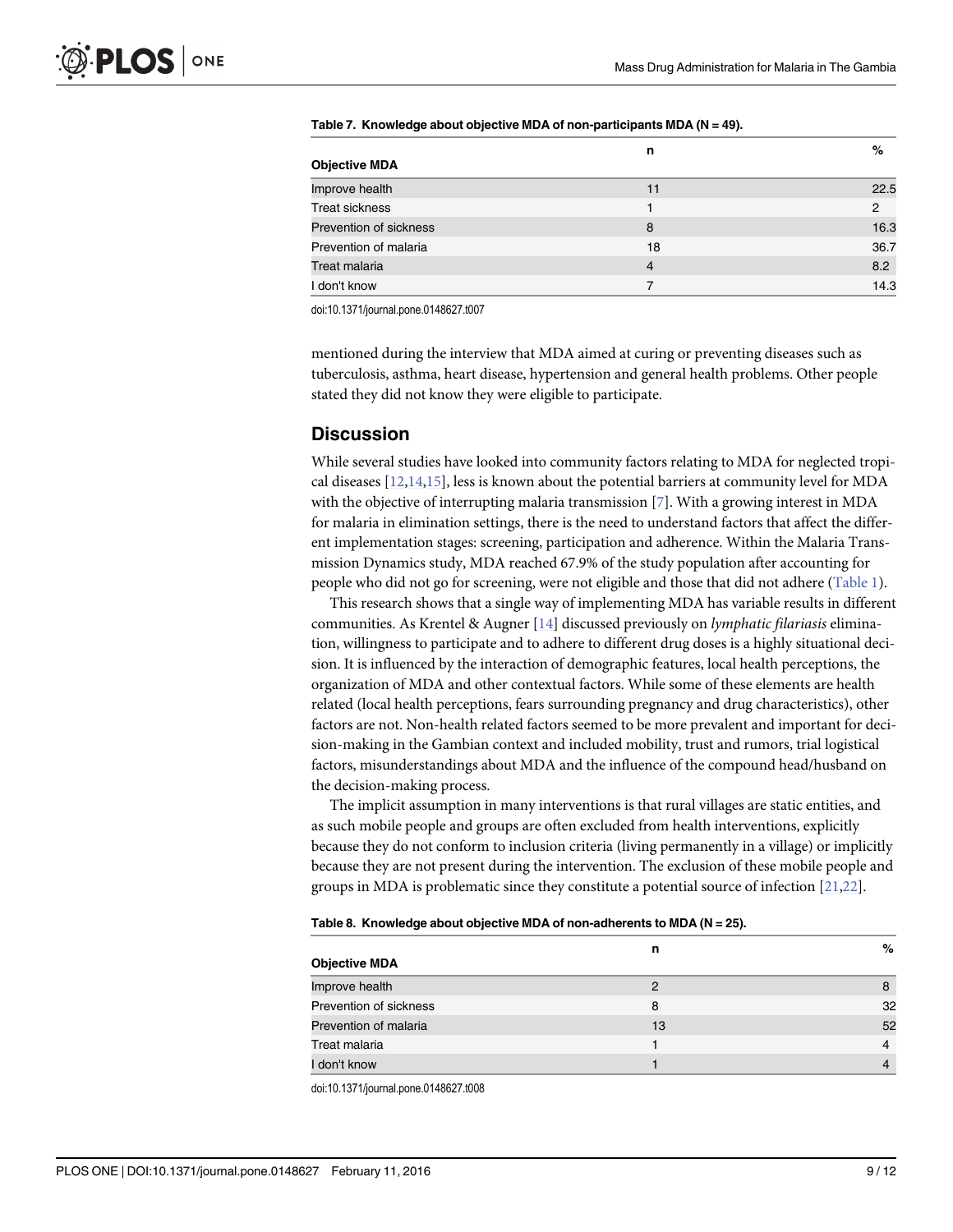<span id="page-9-0"></span>As reported in other contexts, the process of informed consent does not always achieve participants' understanding of the trial in order to make a free and informed decision [[23](#page-11-0)]. Although MRCG staff organized community meetings, and individual informed consent was obtained from study participants, people who did not participate or did not adhere, did not always understand the MDA's objectives and procedures.

The origin and circulation of rumors, and how to target them, requires contextualized knowledge, especially for intervention targeting asymptomatic carriers. Taking medication when you are not sick requires trust in the institutions implementing the public health campaign [[24](#page-11-0)–[26](#page-11-0)]. The MRCG has been present in The Gambia for almost 70 years, and many people benefited of it. Trust in the MDA strategy was therefore based on previous positive interactions with the institution (MRCG) and its staff that resided in the study villages. Fieldworkers interact on a daily basis with researchers and community members [[27](#page-11-0)] and their behavior is important for the success of the MDA. Their actions can limit MDA uptake, but they also can assist in enabling MDA by reassuring people and providing information in case of side effects. While the overall public trust in the MRCG is strong in the communities, a few people are skeptical about the MRCG apparently mostly due to fears surrounding recurrent blood sampling although detailed research on the generation of rumors and reasons behind them were outside the scope of this study. While, trust does not seem to directly influence people's adherence based on the quantitative data, the small group of people who are skeptical about the MRCG, can have an influence on spread of rumors when side effects appear. Although the qualitative data demonstrated that side effects did lead to fear and rumors about the medication among the people who did not adhere, quantitative methods did not pick up on this sensitive topic as can be expected due to the formality of the data collection.

## Conclusion

The decision-making process to participate in MDA is influenced by a combination of health and especially non-health related factors that are highly heterogeneous and could consequently result in not covering a large social or spatial sub-group of the population. Even with a coverage of >80%, the spatial and social clustering of these sub-groups might allow focal areas of residual transmission to remain. Formative [\[28\]](#page-11-0) social science research before, during and after MDA creates a better understanding of structural local constraints and concerns and can eventually provide the opportunity to contextualize the intervention and maximize potential participants' free and informed decision to participation and adherence.

#### Acknowledgments

We would like to thank the MRCG fieldworkers Dullo Baldeh, Bintou Jarju, Maisey Bojang, Fatou Y Manneh and Hejinkey Darboe for their assistance with data collection during fieldwork as well as for transcription and translation of recorded interviews and discussions. We are most grateful to all community members for their time and efforts while participating in the study and their confidence in our research.

## Author Contributions

Conceived and designed the experiments: SD. Performed the experiments: SD. Analyzed the data: SD JM. Wrote the paper: SD CG MB. Literature review: SD. Collected data: SD. Edited and commented on the text: SD CG JM SO MB FJ MR RG UD KPG. Provided details overall MDA database: JM. Coordinated MDA: UD JM. Coordinated social science study: SD KPG.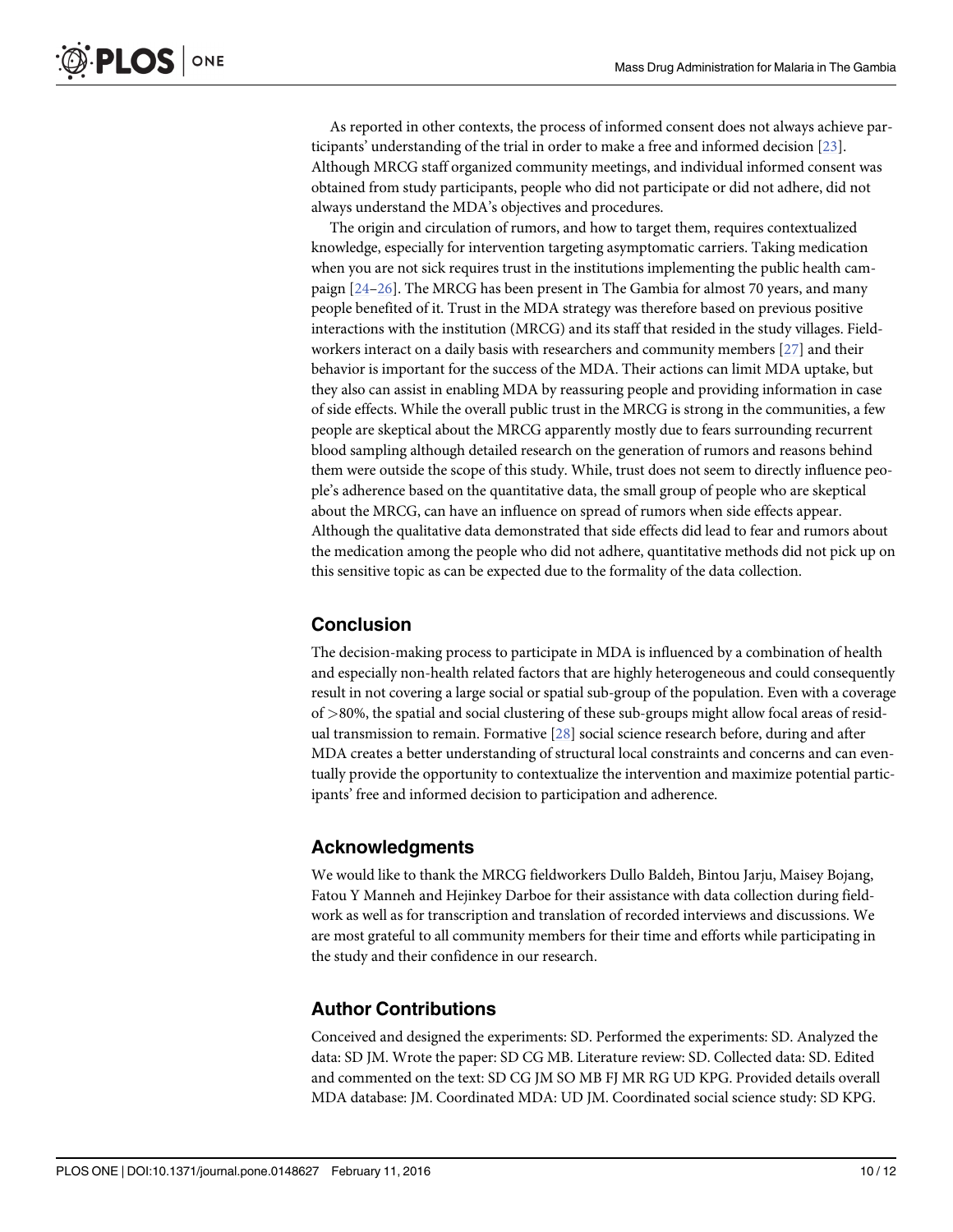#### <span id="page-10-0"></span>References

- [1.](#page-1-0) Dial NJ, Ceesay SJ, Gosling RD, D'Alessandro U, Baltzell K a. A qualitative study to assess community barriers to malaria mass drug administration trials in The Gambia. Malar J [Internet]. Malaria Journal; 2014 Jan [cited 2014 Apr 30]; 13(1):47. Available: [http://www.pubmedcentral.nih.gov/articlerender.](http://www.pubmedcentral.nih.gov/articlerender.fcgi?artid=3915615&tool�=�pmcentrez&rendertype�=�abstract) [fcgi?artid=3915615&tool=pmcentrez&rendertype=abstract.](http://www.pubmedcentral.nih.gov/articlerender.fcgi?artid=3915615&tool�=�pmcentrez&rendertype�=�abstract)
- [2.](#page-1-0) Greenwood B. Anti-malarial drugs and the prevention of malaria in the population of malaria endemic areas. Malar J [Internet]. 2010 Jan [cited 2014 Dec 11]; 9 Suppl 3(Suppl 3):S2. Available: [http://www.](http://www.pubmedcentral.nih.gov/articlerender.fcgi?artid=3002144&tool�=�pmcentrez&rendertype�=�abstract) [pubmedcentral.nih.gov/articlerender.fcgi?artid=3002144&tool=pmcentrez&rendertype=abstract.](http://www.pubmedcentral.nih.gov/articlerender.fcgi?artid=3002144&tool�=�pmcentrez&rendertype�=�abstract)
- [3.](#page-1-0) Pindolia DK, Garcia AJ, Wesolowski A, Smith DL, Buckee CO, Noor AM, et al. Human movement data for malaria control and elimination strategic planning. Malar J [Internet]. Malaria Journal; 2012 Jan [cited 2014 Apr 9]; 11(1):205. Available: [http://www.pubmedcentral.nih.gov/articlerender.fcgi?artid=](http://www.pubmedcentral.nih.gov/articlerender.fcgi?artid=3464668&tool�=�pmcentrez&rendertype�=�abstract) [3464668&tool=pmcentrez&rendertype=abstract](http://www.pubmedcentral.nih.gov/articlerender.fcgi?artid=3464668&tool�=�pmcentrez&rendertype�=�abstract).
- [4.](#page-1-0) De Martin S, von Seidlein L, Deen JL, Pinder M, Walraven G, Greenwood B. Community perceptions of a mass administration of an antimalarial drug combination in The Gambia. Trop Med Int Health [Internet]. 2001 Jun; 6(6):442–8. Available: <http://www.ncbi.nlm.nih.gov/pubmed/11422958>.
- [5.](#page-1-0) Crowell V, Briët OJT, Hardy D, Chitnis N, Maire N, Di Pasquale A, et al. Modelling the cost-effectiveness of mass screening and treatment for reducing Plasmodium falciparum malaria burden. Malar J [Internet]. 2013 Jan [cited 2014 Apr 29]; 12:4. Available: [http://www.pubmedcentral.nih.gov/](http://www.pubmedcentral.nih.gov/articlerender.fcgi?artid=3544609&tool�=�pmcentrez&rendertype�=�abstract) [articlerender.fcgi?artid=3544609&tool=pmcentrez&rendertype=abstract.](http://www.pubmedcentral.nih.gov/articlerender.fcgi?artid=3544609&tool�=�pmcentrez&rendertype�=�abstract)
- [6.](#page-1-0) Okell LC, Griffin JT, Kleinschmidt I, Hollingsworth TD, Churcher TS, White MJ, et al. The potential contribution of mass treatment to the control of Plasmodium falciparum malaria. PLoS One [Internet]. 2011 Jan [cited 2014 Apr 29]; 6(5):e20179. Available: [http://www.pubmedcentral.nih.gov/articlerender.fcgi?](http://www.pubmedcentral.nih.gov/articlerender.fcgi?artid=3101232&tool�=�pmcentrez&rendertype�=�abstract) [artid=3101232&tool=pmcentrez&rendertype=abstract](http://www.pubmedcentral.nih.gov/articlerender.fcgi?artid=3101232&tool�=�pmcentrez&rendertype�=�abstract).
- [7.](#page-1-0) Cotter C, Sturrock HJW, Hsiang MS, Liu J, Phillips A a., Hwang J, et al. The changing epidemiology of malaria elimination: New strategies for new challenges. Lancet [Internet]. Elsevier Ltd; 2013; 382 (9895):900–11. Available: 10.1016/S0140-6736(13)60310-4.
- [8.](#page-1-0) Shekalaghe SA, Drakeley C, van den Bosch S, ter Braak R, van den Bijllaardt W, Mwanziva C, et al. A cluster-randomized trial of mass drug administration with a gametocytocidal drug combination to interrupt malaria transmission in a low endemic area in Tanzania. Malar J [Internet]. BioMed Central Ltd; 2011 Jan [cited 2014 Jul 10]; 10(1):247. Available: [http://www.pubmedcentral.nih.gov/articlerender.](http://www.pubmedcentral.nih.gov/articlerender.fcgi?artid=3169516&tool�=�pmcentrez&rendertype�=�abstract) [fcgi?artid=3169516&tool=pmcentrez&rendertype=abstract.](http://www.pubmedcentral.nih.gov/articlerender.fcgi?artid=3169516&tool�=�pmcentrez&rendertype�=�abstract)
- [9.](#page-1-0) Takem EN, Affara M, Amambua-Ngwa A, Okebe J, Ceesay SJ, Jawara M, et al. Detecting Foci of Malaria Transmission with School Surveys: A Pilot Study in the Gambia. PLoS One [Internet]. 2013 Jan [cited 2014 May 14]; 8(6):e67108. Available: [http://www.pubmedcentral.nih.gov/articlerender.fcgi?](http://www.pubmedcentral.nih.gov/articlerender.fcgi?artid=3694932&tool�=�pmcentrez&rendertype�=�abstract) [artid=3694932&tool=pmcentrez&rendertype=abstract](http://www.pubmedcentral.nih.gov/articlerender.fcgi?artid=3694932&tool�=�pmcentrez&rendertype�=�abstract).
- [10.](#page-1-0) Bousema T, Griffin JT, Sauerwein RW, Smith DL, Churcher TS, Takken W, et al. Hitting hotspots: spatial targeting of malaria for control and elimination. PLoS Med [Internet]. 2012 Jan [cited 2014 Jun 3]; 9 (1):e1001165. Available: [http://www.pubmedcentral.nih.gov/articlerender.fcgi?artid=](http://www.pubmedcentral.nih.gov/articlerender.fcgi?artid=3269430&tool�=�pmcentrez&rendertype�=�abstract) [3269430&tool=pmcentrez&rendertype=abstract](http://www.pubmedcentral.nih.gov/articlerender.fcgi?artid=3269430&tool�=�pmcentrez&rendertype�=�abstract).
- [11.](#page-1-0) Amazigo U V., Brieger WR, Katabarwa M, Akogun O, Ntep M, Boatin B, et al. The challenges of community-directed treatment with ivermectin (CDTI) within the African Programme for Onchocerciasis Control (APOC). Ann Trop Med Parasitol [Internet]. 2002 Mar [cited 2015 Jun 29]; 96(supplement1): S41–58. Available: <http://www.maneyonline.com/doi/abs/10.1179/000349802125000646>.
- [12.](#page-8-0) Bhullar N, Maikere J. Challenges in mass drug administration for treating lymphatic filariasis in Papua, Indonesia. Parasit Vectors. 2010; 3(70):1–7.
- 13. Katabarwa MN, Copenhill O. Community-directed health (CDH) workers enhance the performance and sustainability of CDH programmes : experience from ivermectin distribution in Uganda. Ann Trop Med Parasitol. 2001; 95(3):275–86. PMID: [11339887](http://www.ncbi.nlm.nih.gov/pubmed/11339887)
- [14.](#page-8-0) Krentel A, Aunger R. Causal chain mapping: a novel method to analyse treatment compliance decisions relating to lymphatic filariasis elimination in Alor, Indonesia. Health Policy Plan [Internet]. 2012 Aug [cited 2014 May 29]; 27(5):384-95. Available: [http://www.ncbi.nlm.nih.gov/pubmed/21712348.](http://www.ncbi.nlm.nih.gov/pubmed/21712348)
- [15.](#page-8-0) Parker M, Allen T. Does mass drug administration for the integrated treatment of neglected tropical diseases really work? Assessing evidence for the control of schistosomiasis and soil-transmitted helminths in Uganda. Health Res Policy Syst [Internet]. BioMed Central Ltd; 2011 Jan [cited 2014 Apr 29]; 9(1):3. Available: [http://www.pubmedcentral.nih.gov/articlerender.fcgi?artid=](http://www.pubmedcentral.nih.gov/articlerender.fcgi?artid=3024987&tool�=�pmcentrez&rendertype�=�abstract) [3024987&tool=pmcentrez&rendertype=abstract](http://www.pubmedcentral.nih.gov/articlerender.fcgi?artid=3024987&tool�=�pmcentrez&rendertype�=�abstract).
- [16.](#page-1-0) Poirot E, Skarbinski J, Sinclair D, Sp K, Slutsker L, Hwang J. Mass drug administration for malaria (Review). 2013;(12: ).
- [17.](#page-1-0) Garfield RM, Vermund SH. Health Education and Community Participation in Mass Drug Administration for Malaria in Nicaragua. Soc Sci Med. 1986; 22(8):869–77. PMID: [3529425](http://www.ncbi.nlm.nih.gov/pubmed/3529425)